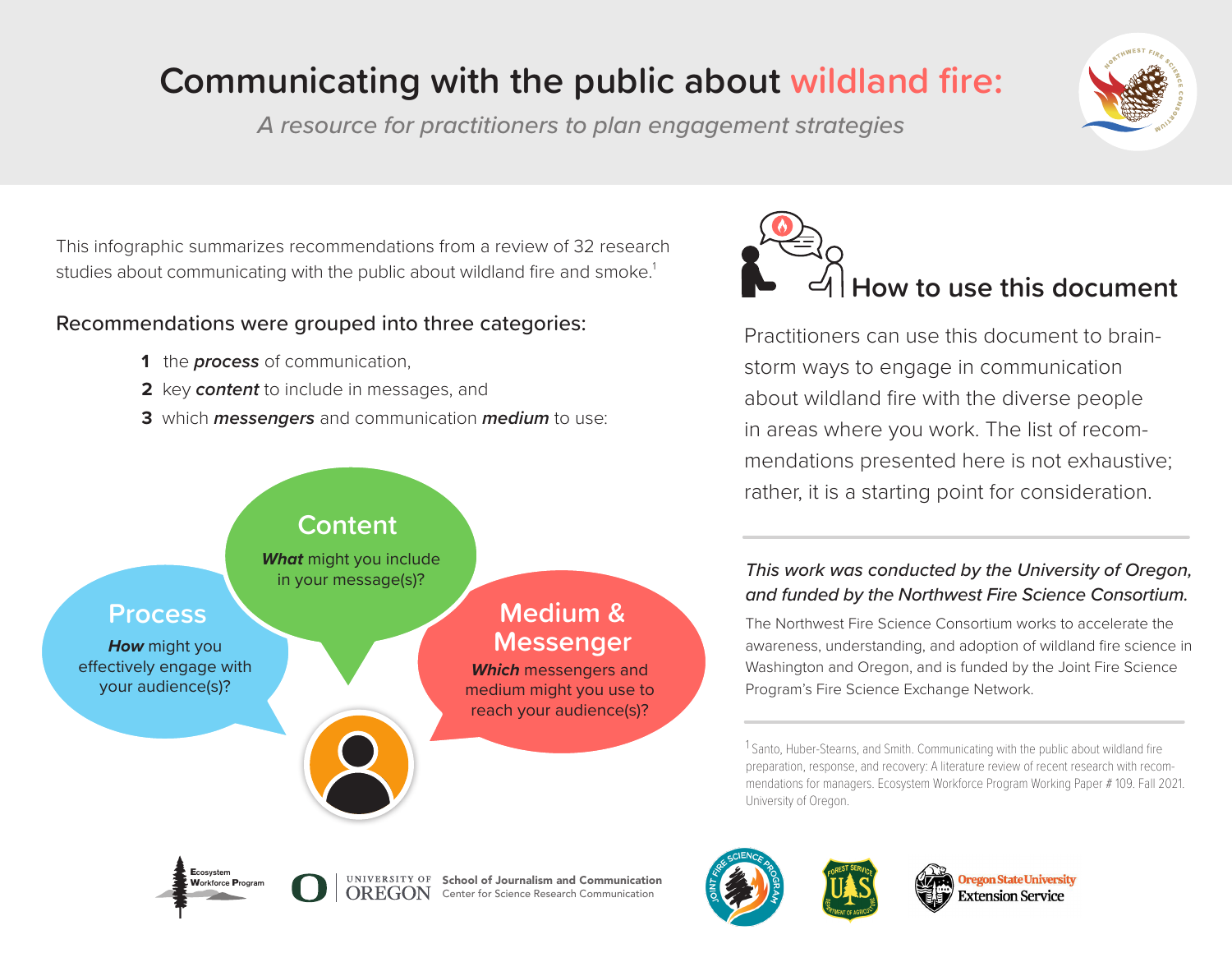

Build understanding of, relationships with, and capacity to support communities' needs and priorities

This review identified **11 recommendations** for successfully engaging with the public about wildland fire and/or smoke:



- **1 Anticipate** and prepare for future obstacles
- **2 Continually learn** about local community and local meanings or ideas. Tailor communication and planning to local conditions, audiences, and decision-making processes
- **3 Create** processes for overcoming intractability
- **4 Reflect** on, learn from, and adapt in accordance with past experiences
- **5** Collaborate and partner with others to increase capacity and ensure consistent messaging and communication strategies
- **6 Build** familiarity and relationships between fire personnel and communities (especially before fires)
- **7 Learn** about unevenness and inequities in the community and make a plan to reach vulnerable groups
- **8 Foster** creativity, discretion to act, and humility among local leadership
- **9 Engage** in interactions that are sincere, honest, genuine, friendly, open and realistic
- **10 Secure** sufficient upfront investments, resources, and institutional commitments
- **11 Use** available resources and toolkits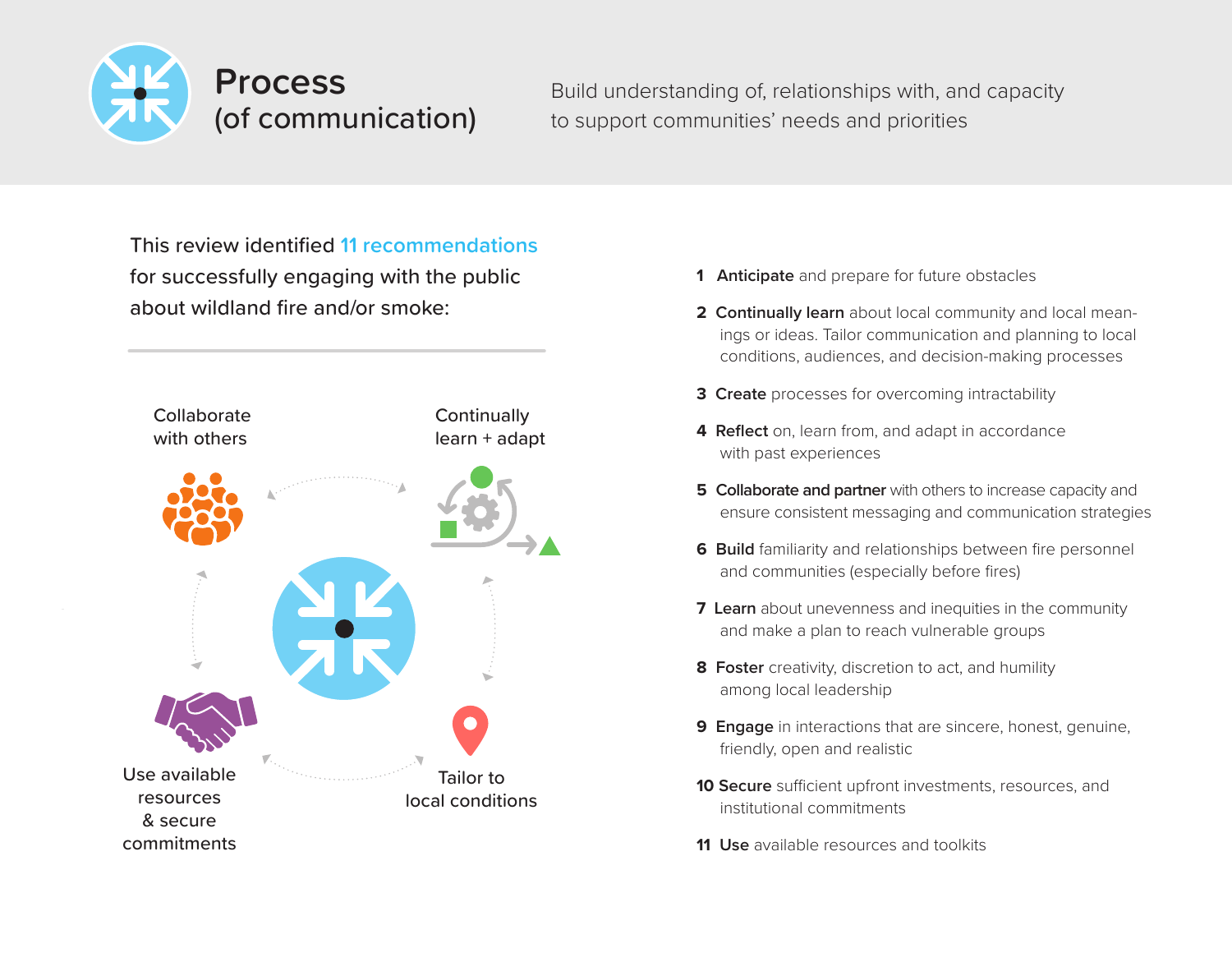

**Message Content** Include key information in specific, clear, actionable, and relatable messages using appropriate tone

This review identified **seven recommendations** related to the specific content that communicators should include when engaging with the public about wildland fire and smoke.

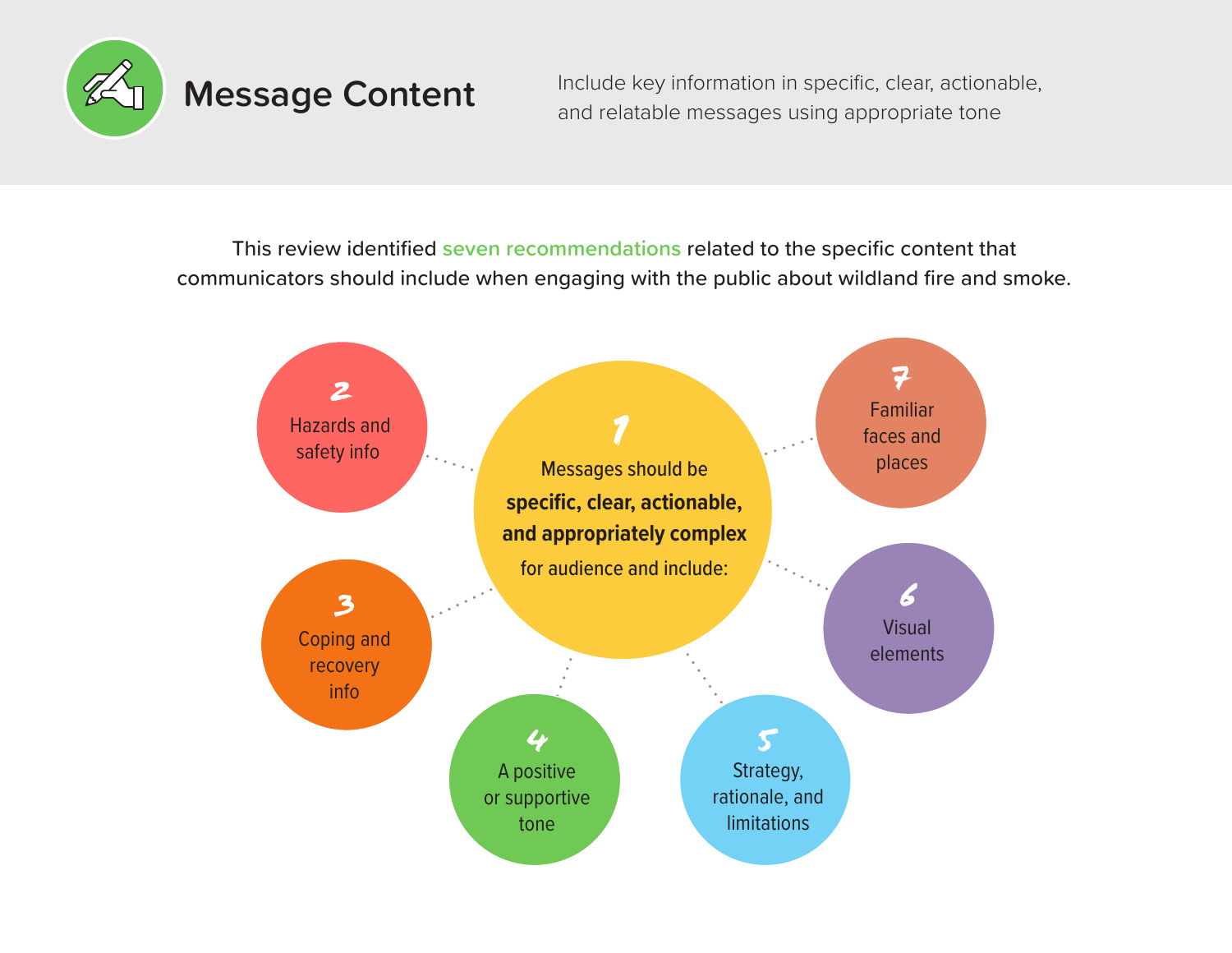

Engage and know your audience, especially who they trust and which information sources they use



This review identified **eight recommendations** related to strategic selection of communication medium and messengers:

- **1 Create** audience-specific communication
- **2 Leverage** social media to amplify simple messages, as a gateway to more complex information, and to promote interaction with audience
- **3 Communicate** via diverse media outlets for diverse audiences
- **4 Use** direct outreach approaches with vulnerable and at-risk populations
- **5** Share information via news sources that members of the public are in the habit of using
- **6** Draw upon interactive media to build relationships and mutual understanding
- **7 Utilize** existing citizen networks and individual "influencers" to disseminate messages
- **8 Engage** authoritative and trusted messengers to disseminate messages

### **The articles presented a wide variety of ways to engage with the public in communication about wildland fire and smoke.**

Use this list of potential people, places, tools and strategies as a brainstorming tool to think through possible communication mechanisms that might be appropriate for your situation.

**See list of ideas for engaging strategies** on the next page.